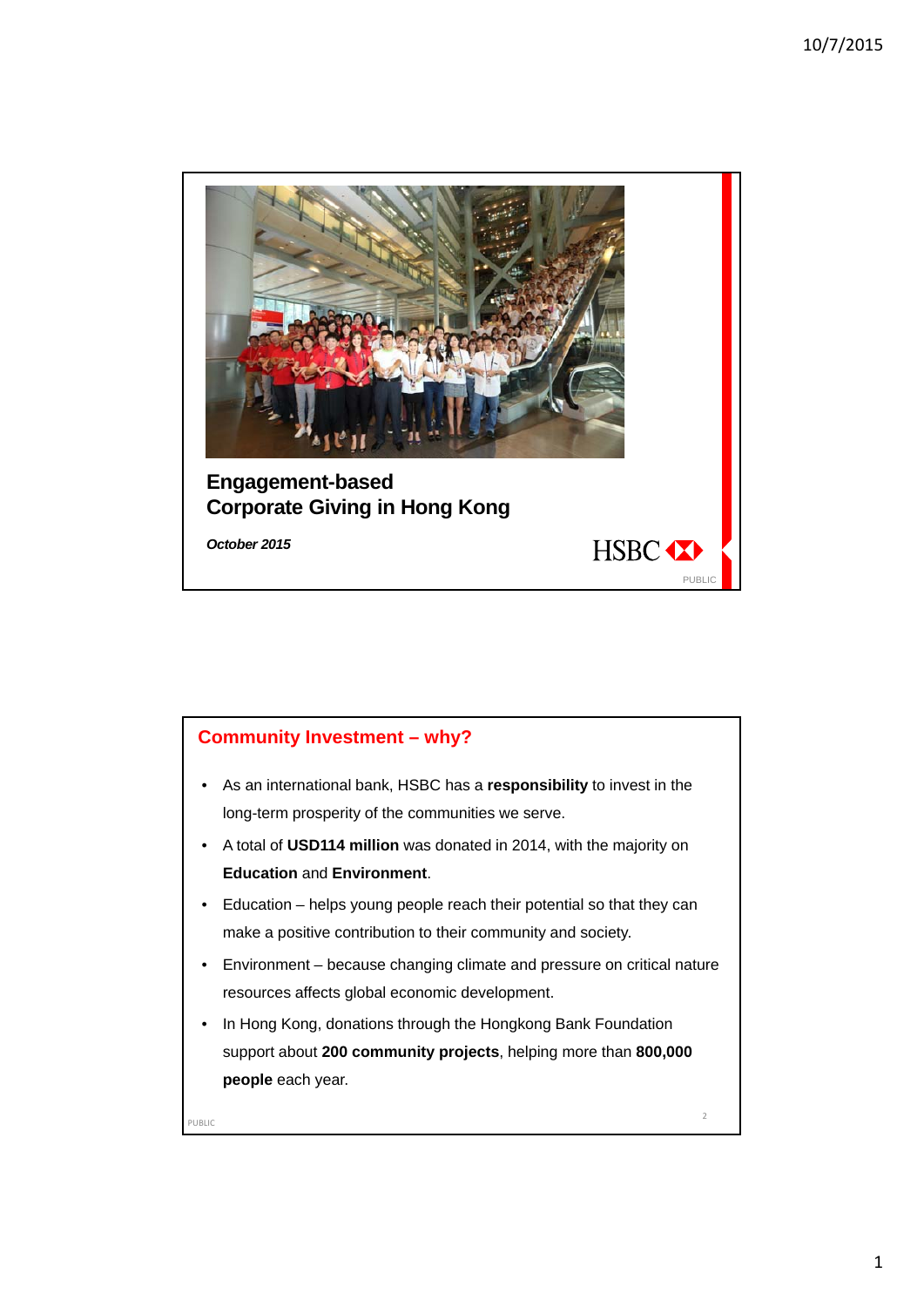## **HSBC Community Partnership Programme – Engages Hong Kong**

- A programme specially designed to foster **District-based**, **Creative**, **Collaborative** engagement projects
- HKD18 million per year
- Project size designed to facilitate as many ideas from communities
- All 18 Districts engaged
- Multi-stakeholder engagement Home Affairs Department; Social Welfare Department; HKCSS; Family Council; Equal Opportunities Commission; District Councils; and THE COMMUNITY

PUBLIC 2008 and 2008 and 2008 and 2008 and 2008 and 2008 and 2008 and 2008 and 2008 and 2008 and 2008 and 2008

- HSBC Volunteers are the key connect
	- Help select projects
	- Volunteers and project ambassadors

**HSBC Community Partnership Programme – what does impact look like?**

• From 2012-2014,

**169 projects** in all 18 HK districts

and **580 mini projects** (ie under HKD50k@, as

District Community Programme (DCP) projects

Reached out to:

## **> 1.3 million people**

• **HSBC Community Festival** to celebrate work

done by charity partners and further raise

awareness about community social needs